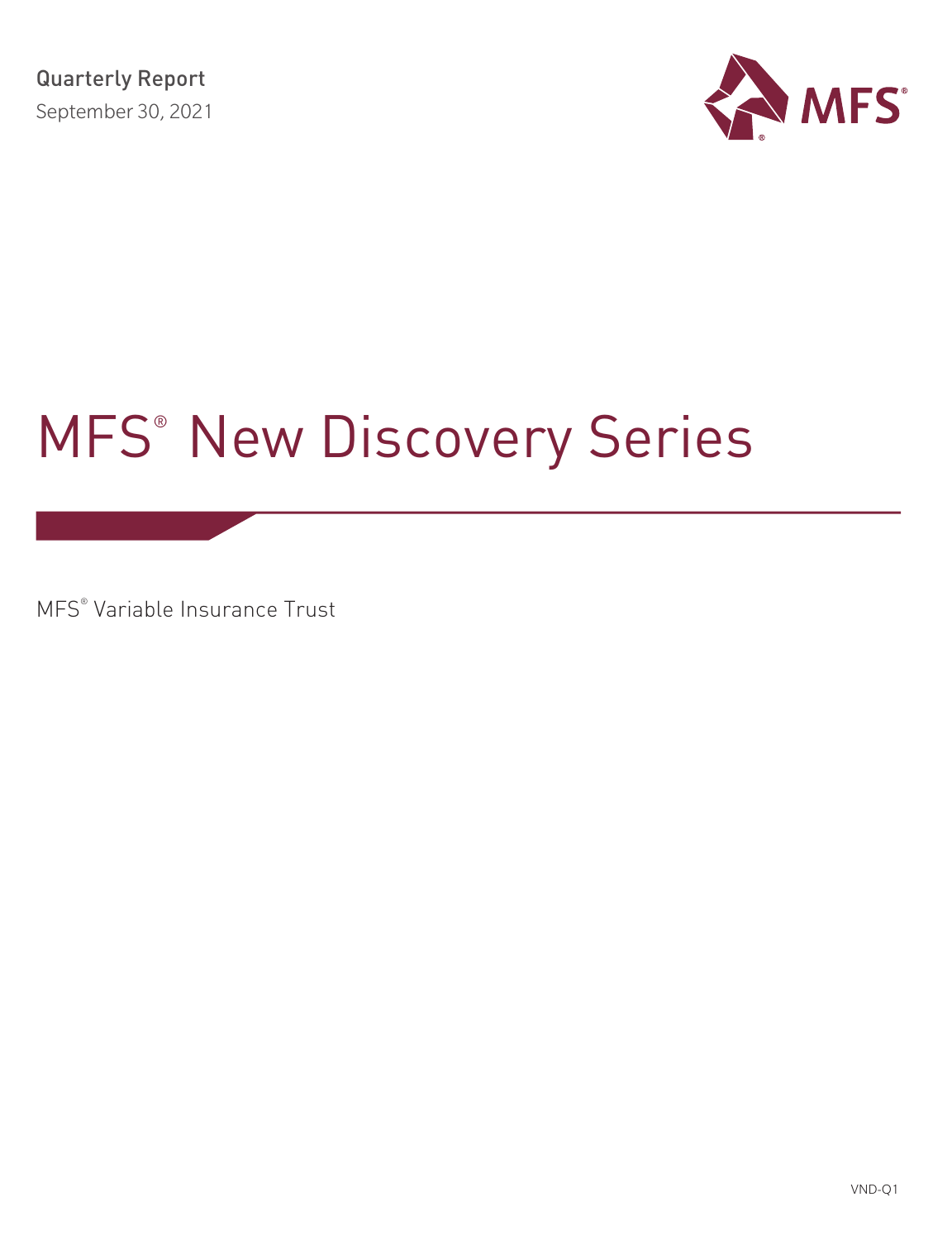# **PORTFOLIO OF INVESTMENTS**

9/30/21 (unaudited)

The Portfolio of Investments is a complete list of all securities owned by your fund. It is categorized by broad-based asset classes.

| <b>Issuer</b>                                                         | <b>Shares/Par</b>  | Value (\$)              |
|-----------------------------------------------------------------------|--------------------|-------------------------|
| Common Stocks - 98.1%                                                 |                    |                         |
| Aerospace & Defense - 2.4%                                            |                    |                         |
| CACI International, Inc., "A" (a)                                     | 83,881             | \$<br>21,985,210        |
| Kratos Defense & Security Solutions, Inc. (a)                         | 173,157            | 3,863,133               |
|                                                                       |                    | \$<br>25,848,343        |
| Airlines - 1.3%                                                       |                    |                         |
| JetBlue Airways Corp. (a)                                             | 886,173            | \$<br>13,549,585        |
| Apparel Manufacturers - 1.6%                                          |                    |                         |
| On Holding AG (a)                                                     | 110,707            | \$<br>3,335,602         |
| Skechers USA, Inc., "A" (a)                                           | 323,473            | 13,624,683              |
|                                                                       |                    | \$<br>16,960,285        |
| Automotive - 0.7%                                                     |                    |                         |
| Visteon Corp. (a)                                                     | 79,728             | \$<br>7,525,526         |
| Biotechnology - 6.0%                                                  |                    |                         |
| Abcam PLC (a)                                                         | 420,591            | \$<br>8,364,109         |
| Adaptive Biotechnologies Corp. (a)                                    | 136,441            | 4,637,630               |
| AlloVir, Inc. (a)                                                     | 177,288            | 4,442,837               |
| Amicus Therapeutics, Inc. (a)                                         | 198,828            | 1,898,807               |
| BioAtla, Inc. (a)                                                     | 112,804            | 3,320,950               |
| BioXcel Therapeutics, Inc. (a)                                        | 95,712             | 2,904,859               |
| BridgeBio Pharma, Inc. (a)                                            | 102,956            | 4,825,548               |
| Immunocore Holdings PLC, ADR (a)                                      | 76,914             | 2,851,202               |
| Lyell Immunopharma, Inc. (a)                                          | 224,991            | 3,329,867               |
| MaxCyte, Inc. (a)                                                     | 359,390            | 4,388,152               |
| Neurocrine Biosciences, Inc. (a)                                      | 40,909             | 3,923,582               |
| Olink Holding AB (a)(l)                                               | 112,160            | 2,719,880               |
| Prelude Therapeutics, Inc. (a)<br>Recursion Pharmaceuticals, Inc. (a) | 108,881            | 3,402,531               |
| Sana Biotechnology, Inc. (a)                                          | 203,941<br>173,522 | 4,692,682<br>3,907,716  |
| Twist Bioscience Corp. (a)                                            | 46,741             | 4,999,885               |
|                                                                       |                    | \$<br>64,610,237        |
| Brokerage & Asset Managers - 4.8%                                     |                    |                         |
| Focus Financial Partners, "A" (a)                                     | 338,707            | \$<br>17,738,086        |
| GCM Grosvenor, Inc.                                                   | 263,393            | 3,034,287               |
| GCM Grosvenor, Inc. (PIPE) (a)                                        | 521,924            | 6,012,565               |
| Hamilton Lane, Inc., "A"                                              | 164,938            | 13,990,041              |
| WisdomTree Investments, Inc.                                          | 1,870,851          | 10,607,725              |
|                                                                       |                    | \$<br>51,382,704        |
| Business Services - 13.2%                                             |                    |                         |
| Endava PLC, ADR (a)                                                   | 93,397             | \$<br>12,687,983        |
| EVO Payments, Inc., "A" (a)                                           | 684,331            | 16,204,958              |
| ExlService Holdings, Inc. (a)                                         | 126,020            | 15,515,582              |
| Keywords Studios PLC (a)                                              | 372,834            | 14,628,624              |
| LegalZoom.com, Inc. (a)                                               | 266,211            | 7,027,970               |
| Nuvei Corp. (a)                                                       | 146,221            | 16,891,450              |
| Payoneer Global, Inc. (a)                                             | 980,570            | 8,383,874               |
| Remitly Global, Inc. (a)                                              | 251,900            | 9,244,730               |
| TaskUs, Inc., "A" (a)                                                 | 117,211            | 7,779,294               |
| Thoughtworks Holding, Inc. (a)                                        | 351,316            | 10,086,282              |
| TriNet Group, Inc. (a)<br>WNS (Holdings) Ltd., ADR (a)                | 99,186<br>166,795  | 9,381,012<br>13,643,831 |
|                                                                       |                    |                         |
|                                                                       |                    | \$<br>141,475,590       |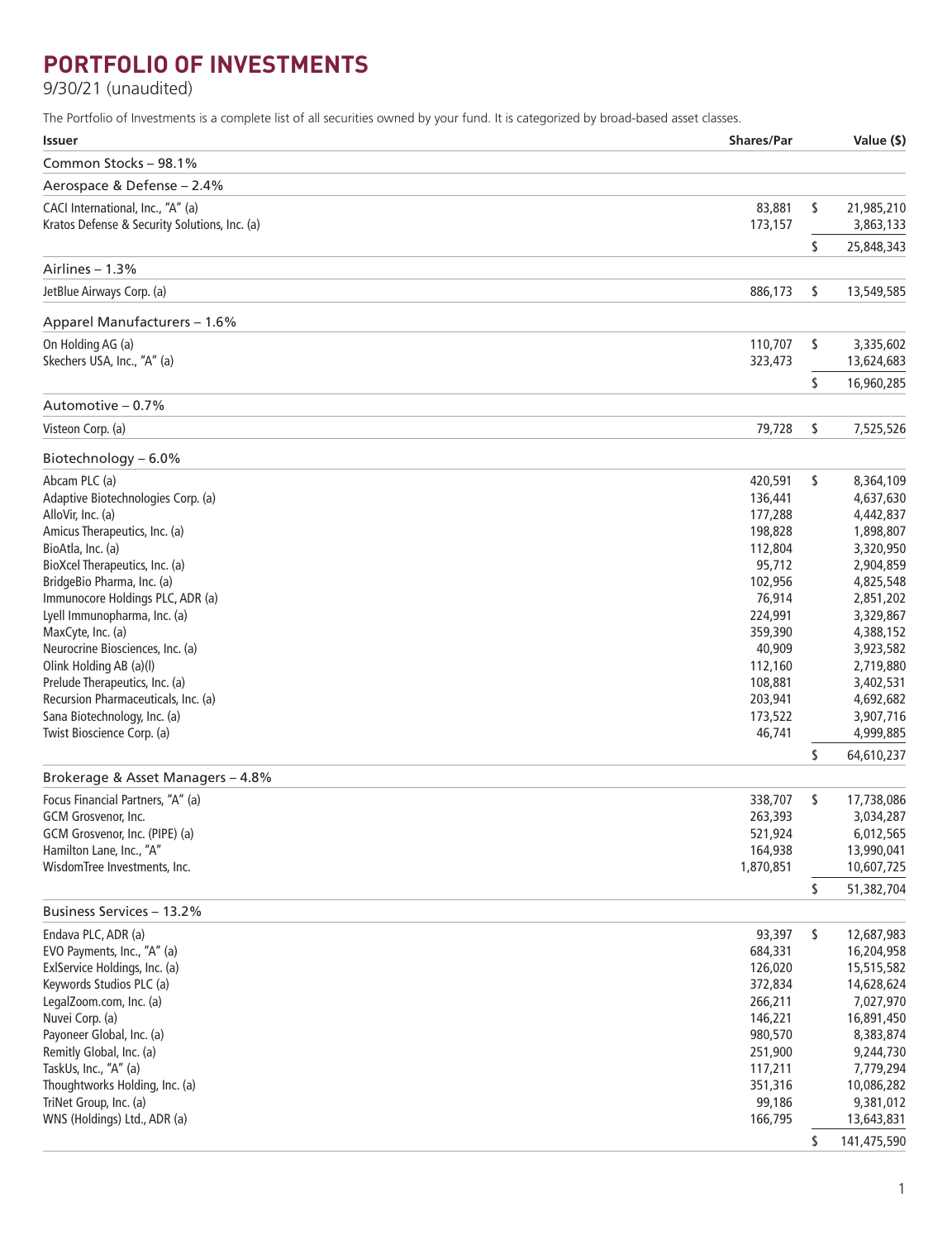| <b>Issuer</b>                              | <b>Shares/Par</b> | Value (\$)        |
|--------------------------------------------|-------------------|-------------------|
| Common Stocks – continued                  |                   |                   |
| Chemicals $-1.0%$                          |                   |                   |
| Ingevity Corp. (a)                         | 153,763           | \$<br>10,974,065  |
| Computer Software - 11.2%                  |                   |                   |
| 8x8, Inc. (a)                              | 358,564           | \$<br>8,386,812   |
| Alkami Technology, Inc. (a)                | 378,073           | 9,330,842         |
| Avalara, Inc. (a)                          | 29,170            | 5,098,041         |
| Definitive Healthcare Corp. (a)            | 55,936            | 2,395,739         |
| DoubleVerify Holdings, Inc. (a)            | 279,124           | 9,534,876         |
| Everbridge, Inc. (a)                       | 96,990            | 14,649,370        |
| nCino, Inc. (a)                            | 111,811           | 7,941,935         |
| Open Lending Corp., "A" (a)                | 292,661           | 10,556,282        |
| Pagerduty, Inc. (a)                        | 228,643           | 9,470,393         |
| Paycor HCM, Inc. (a)                       | 351,175           | 12,347,313        |
| Paylocity Holding Corp. (a)                | 41,083            | 11,519,673        |
| Ping Identity Holding Corp. (a)            | 293,896           | 7,221,025         |
| Procore Technologies, Inc. (a)             | 89,331            | 7,980,831         |
| Zendesk, Inc. (a)                          | 36,588            | 4,258,477         |
|                                            |                   | \$<br>120,691,609 |
| Computer Software - Systems - 3.6%         |                   |                   |
| Q2 Holdings, Inc. (a)                      | 201,402           | \$<br>16,140,356  |
| Rapid7, Inc. (a)                           | 203,470           | 22,996,180        |
| Construction $-2.8%$                       |                   | \$<br>39,136,536  |
| AZEK Co., Inc. (a)                         | 429,189           | \$<br>15,678,274  |
| Latch, Inc. (a)(l)                         | 693,954           | 7,820,862         |
| Trex Co., Inc. (a)                         | 61,971            | 6,316,704         |
|                                            |                   | \$<br>29,815,840  |
| Consumer Products - 0.6%                   |                   |                   |
| Olaplex Holdings, Inc. (a)                 | 260,645           | \$<br>6,385,803   |
| Consumer Services - 2.9%                   |                   |                   |
| Boyd Group Services, Inc.                  | 36,692            | \$<br>6,806,241   |
| Bright Horizons Family Solutions, Inc. (a) | 43,724            | 6,096,000         |
| European Wax Center, Inc., "A" (a)         | 335,349           | 9,393,126         |
| F45 Training Holdings, Inc. (a)            | 629,161           | 9,412,249         |
|                                            |                   | \$<br>31,707,616  |
| Electrical Equipment - 3.2%                |                   |                   |
| Advanced Drainage Systems, Inc.            | 74,885            | \$<br>8,100,311   |
| Generac Holdings, Inc. (a)                 | 12,755            | 5,212,586         |
| Littlefuse, Inc.                           | 23,168            | 6,331,119         |
| Sensata Technologies Holding PLC (a)       | 265,871           | 14,548,461        |
|                                            |                   | \$<br>34,192,477  |
| Electronics - 1.7%                         |                   |                   |
| Advanced Energy Industries, Inc.           | 170,985           | \$<br>15,003,934  |
| Oxford Nanopore Technologies PLC (a)(w)    | 434,723           | 3,588,279         |
|                                            |                   | \$<br>18,592,213  |
| Entertainment - 1.0%                       |                   |                   |
| Manchester United PLC, "A" (I)             | 561,947           | \$<br>10,884,913  |
| Food & Beverages - 2.2%                    |                   |                   |
| Duckhorn Portfolio, Inc. (a)               | 282,910           | \$<br>6,475,810   |
| Dutch Bros, Inc., "A" (a)                  | 167,247           | 7,245,140         |
| Laird Superfood, Inc. (a)(l)               | 58,395            | 1,114,177         |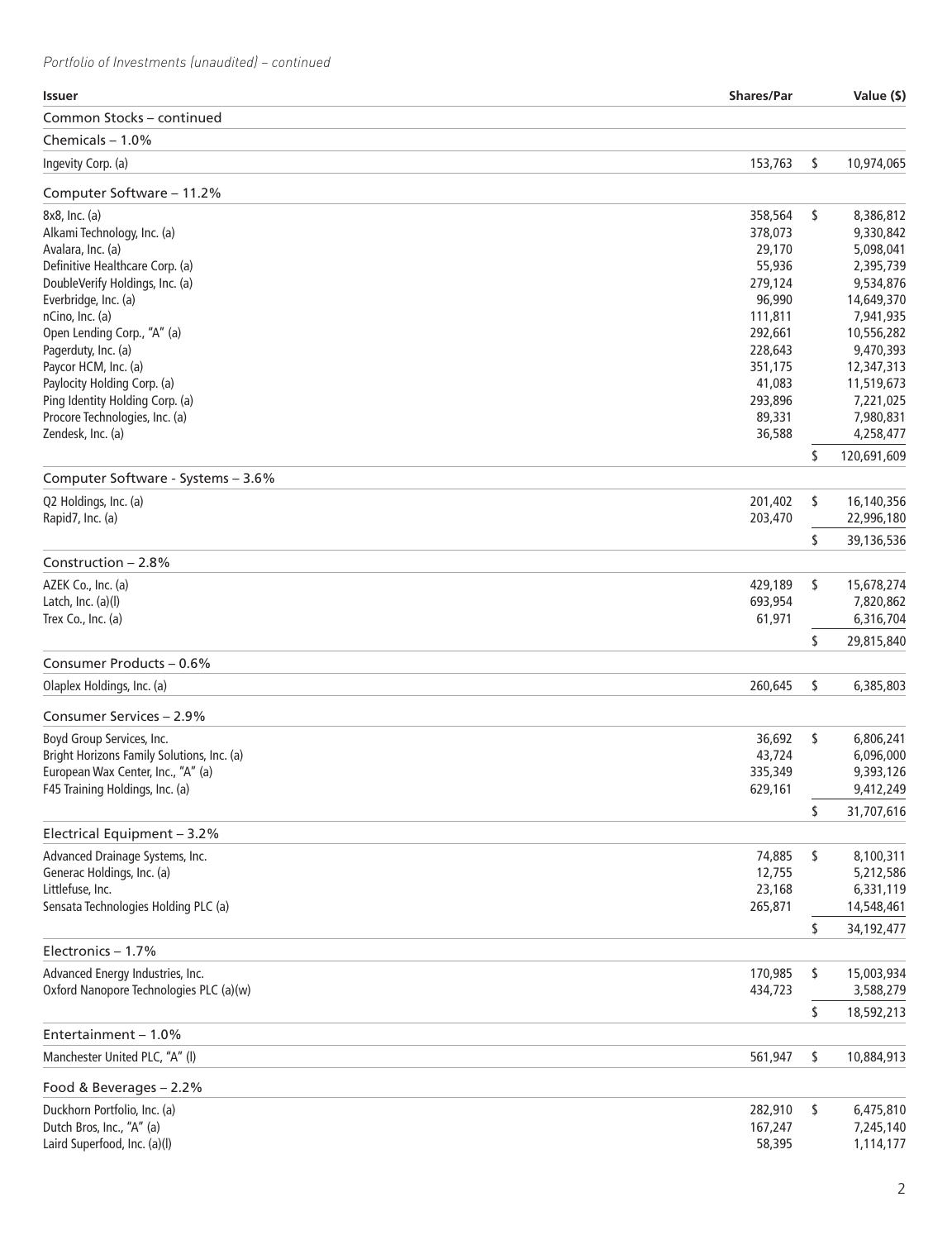*Portfolio of Investments (unaudited) – continued*

| <b>Issuer</b>                                          | <b>Shares/Par</b> |    | Value (\$)           |
|--------------------------------------------------------|-------------------|----|----------------------|
| Common Stocks - continued                              |                   |    |                      |
| Food & Beverages - continued                           |                   |    |                      |
| Oatly Group AB, ADR (a)                                | 574,879           | S  | 8,692,170            |
|                                                        |                   | \$ | 23,527,297           |
| Gaming & Lodging - 1.8%                                |                   |    |                      |
| Genius Sports Ltd. (a)                                 | 594,286           | \$ | 11,089,377           |
| Penn National Gaming, Inc. (a)                         | 109,902           |    | 7,963,499            |
|                                                        |                   | \$ | 19,052,876           |
| Leisure & Toys - 1.3%                                  |                   |    |                      |
| Malibu Boats, Inc., "A" (a)                            | 201,159           | \$ | 14,077,107           |
| Machinery & Tools - 1.6%                               |                   |    |                      |
| Ritchie Bros. Auctioneers, Inc.                        | 283,531           | \$ | 17,482,521           |
|                                                        |                   |    |                      |
| Medical & Health Technology & Services - 7.2%          |                   |    |                      |
| Certara, Inc. (a)                                      | 388,390           | \$ | 12,855,709           |
| Charles River Laboratories International, Inc. (a)     | 17,367<br>33,665  |    | 7,166,840            |
| Guardant Health, Inc. (a)<br>Health Catalyst, Inc. (a) | 5,069             |    | 4,208,462            |
| HealthEquity, Inc. (a)                                 | 144,715           |    | 253,501<br>9,371,743 |
| ICON PLC (a)                                           | 49,974            |    | 13,094,187           |
| LifeStance Health Group, Inc. (a)                      | 612,806           |    | 8,885,687            |
| Syneos Health, Inc. (a)                                | 185,826           |    | 16,256,058           |
| Talkspace, Inc. (a)(l)                                 | 1,537,632         |    | 5,612,357            |
|                                                        |                   | \$ | 77,704,544           |
| Medical Equipment - 4.3%                               |                   |    |                      |
| Acutus Medical, Inc. (a)(l)                            | 288,536           | \$ | 2,550,658            |
| Gerresheimer AG                                        | 125,466           |    | 12,317,764           |
| Maravai Lifesciences Holdings, Inc., "A" (a)           | 206,726           |    | 10,146,112           |
| Nevro Corp. (a)                                        | 63,035            |    | 7,336,013            |
| OptiNose, Inc. (a)(l)                                  | 421,976           |    | 1,265,928            |
| Outset Medical, Inc. (a)                               | 107,323           |    | 5,306,049            |
| PROCEPT BioRobotics Corp. (a)                          | 93,638            |    | 3,572,290            |
| Silk Road Medical, Inc. (a)                            | 63,571            |    | 3,498,312            |
|                                                        |                   | \$ | 45,993,126           |
| Network & Telecom - 1.5%                               |                   |    |                      |
| CoreSite Realty Corp., REIT                            | 117,276           | \$ | 16,247,417           |
| Other Banks & Diversified Financials - 1.5%            |                   |    |                      |
| <b>Bank OZK</b>                                        | 123,131           | \$ | 5,292,170            |
| First Interstate BancSystem, Inc.                      | 30,606            |    | 1,232,198            |
| Prosperity Bancshares, Inc.                            | 130,014           |    | 9,247,896            |
|                                                        |                   | \$ | 15,772,264           |
| Pharmaceuticals - 2.1%                                 |                   |    |                      |
| Annexon, Inc. (a)                                      | 168,624           | \$ | 3,138,093            |
| Collegium Pharmaceutical, Inc. (a)                     | 173,962           |    | 3,434,010            |
| Harmony Biosciences Holdings (a)                       | 155,520           |    | 5,961,082            |
| SpringWorks Therapeutics, Inc. (a)                     | 92,060            |    | 5,840,286            |
| Turning Point Therapeutics, Inc. (a)                   | 64,898            |    | 4,311,174            |
|                                                        |                   | \$ | 22,684,645           |
| Pollution Control - 1.0%                               |                   |    |                      |
| GFL Environmental, Inc.                                | 281,700           | \$ | 10,465,155           |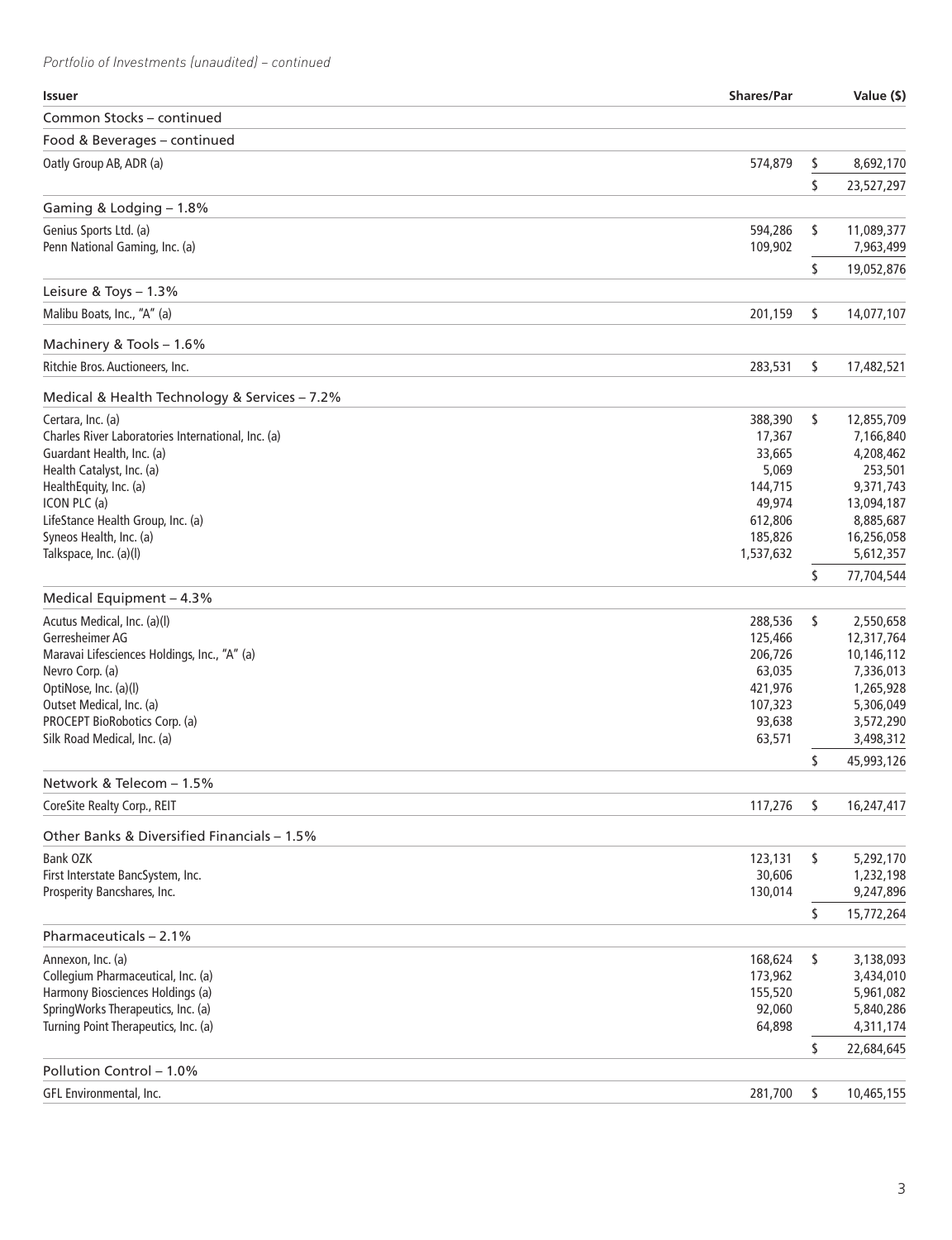## *Portfolio of Investments (unaudited) – continued*

| Common Stocks - continued<br>Real Estate $-3.6%$<br>8,688,608<br>Big Yellow Group PLC, REIT<br>464,282<br>\$<br>Industrial Logistics Properties Trust, REIT<br>167,008<br>4,243,673<br>Innovative Industrial Properties, Inc., REIT<br>43,472<br>10,049,422<br>STAG Industrial, Inc., REIT<br>390,902<br>15,342,904<br>\$<br>38,324,607<br>Specialty Chemicals - 2.1%<br>Axalta Coating Systems Ltd. (a)<br>480,306<br>\$<br>14,020,132<br>Rogers Corp. (a)<br>48,409<br>9,027,310<br>\$<br>23,047,442<br>Specialty Stores - 5.2%<br>ACV Auctions, Inc. (a)<br>\$<br>737,451<br>13,192,998<br>Leslie's, Inc. (a)<br>807,511<br>16,586,276<br>Petco Health & Wellness Co., Inc. (a)<br>390,138<br>8,231,912<br>ThredUp, Inc. (a)<br>411,456<br>8,924,481<br>Vroom, Inc. (a)<br>8,432,064<br>382,060<br>55,367,731<br>\$<br>Trucking $-2.9%$<br>CryoPort, Inc. (a)<br>162,126<br>\$<br>10,783,000<br>Knight-Swift Transportation Holdings, Inc.<br>242,213<br>12,389,195<br>Schneider National, Inc.<br>7,528,850<br>331,084<br>\$<br>30,701,045<br>Utilities - Electric Power – 1.8%<br>Array Technologies, Inc. (a)<br>396,589<br>7,344,828<br>\$<br>Shoals Technologies Group, Inc. (a)<br>440,116<br>12,270,434<br>\$<br>19,615,262<br><b>Total Common Stocks</b><br>\$1,053,796,381<br>Investment Companies (h) - 2.6%<br>Money Market Funds - 2.6%<br>MFS Institutional Money Market Portfolio, 0.04% (v)<br>27,416,606<br>\$<br>27,416,606<br>Collateral for Securities Loaned - 0.2%<br>State Street Navigator Securities Lending Government Money Market Portfolio, 0.04% (j)<br>1,877,024<br>\$<br>1,877,024<br>Other Assets, Less Liabilities – (0.9)%<br>(9, 166, 048)<br><b>Net Assets - 100.0%</b><br>\$1,073,923,963 | <b>Issuer</b> | <b>Shares/Par</b> | Value (\$) |
|-----------------------------------------------------------------------------------------------------------------------------------------------------------------------------------------------------------------------------------------------------------------------------------------------------------------------------------------------------------------------------------------------------------------------------------------------------------------------------------------------------------------------------------------------------------------------------------------------------------------------------------------------------------------------------------------------------------------------------------------------------------------------------------------------------------------------------------------------------------------------------------------------------------------------------------------------------------------------------------------------------------------------------------------------------------------------------------------------------------------------------------------------------------------------------------------------------------------------------------------------------------------------------------------------------------------------------------------------------------------------------------------------------------------------------------------------------------------------------------------------------------------------------------------------------------------------------------------------------------------------------------------------------------------------------------------------------------------------------------|---------------|-------------------|------------|
|                                                                                                                                                                                                                                                                                                                                                                                                                                                                                                                                                                                                                                                                                                                                                                                                                                                                                                                                                                                                                                                                                                                                                                                                                                                                                                                                                                                                                                                                                                                                                                                                                                                                                                                                   |               |                   |            |
|                                                                                                                                                                                                                                                                                                                                                                                                                                                                                                                                                                                                                                                                                                                                                                                                                                                                                                                                                                                                                                                                                                                                                                                                                                                                                                                                                                                                                                                                                                                                                                                                                                                                                                                                   |               |                   |            |
|                                                                                                                                                                                                                                                                                                                                                                                                                                                                                                                                                                                                                                                                                                                                                                                                                                                                                                                                                                                                                                                                                                                                                                                                                                                                                                                                                                                                                                                                                                                                                                                                                                                                                                                                   |               |                   |            |
|                                                                                                                                                                                                                                                                                                                                                                                                                                                                                                                                                                                                                                                                                                                                                                                                                                                                                                                                                                                                                                                                                                                                                                                                                                                                                                                                                                                                                                                                                                                                                                                                                                                                                                                                   |               |                   |            |
|                                                                                                                                                                                                                                                                                                                                                                                                                                                                                                                                                                                                                                                                                                                                                                                                                                                                                                                                                                                                                                                                                                                                                                                                                                                                                                                                                                                                                                                                                                                                                                                                                                                                                                                                   |               |                   |            |
|                                                                                                                                                                                                                                                                                                                                                                                                                                                                                                                                                                                                                                                                                                                                                                                                                                                                                                                                                                                                                                                                                                                                                                                                                                                                                                                                                                                                                                                                                                                                                                                                                                                                                                                                   |               |                   |            |
|                                                                                                                                                                                                                                                                                                                                                                                                                                                                                                                                                                                                                                                                                                                                                                                                                                                                                                                                                                                                                                                                                                                                                                                                                                                                                                                                                                                                                                                                                                                                                                                                                                                                                                                                   |               |                   |            |
|                                                                                                                                                                                                                                                                                                                                                                                                                                                                                                                                                                                                                                                                                                                                                                                                                                                                                                                                                                                                                                                                                                                                                                                                                                                                                                                                                                                                                                                                                                                                                                                                                                                                                                                                   |               |                   |            |
|                                                                                                                                                                                                                                                                                                                                                                                                                                                                                                                                                                                                                                                                                                                                                                                                                                                                                                                                                                                                                                                                                                                                                                                                                                                                                                                                                                                                                                                                                                                                                                                                                                                                                                                                   |               |                   |            |
|                                                                                                                                                                                                                                                                                                                                                                                                                                                                                                                                                                                                                                                                                                                                                                                                                                                                                                                                                                                                                                                                                                                                                                                                                                                                                                                                                                                                                                                                                                                                                                                                                                                                                                                                   |               |                   |            |
|                                                                                                                                                                                                                                                                                                                                                                                                                                                                                                                                                                                                                                                                                                                                                                                                                                                                                                                                                                                                                                                                                                                                                                                                                                                                                                                                                                                                                                                                                                                                                                                                                                                                                                                                   |               |                   |            |
|                                                                                                                                                                                                                                                                                                                                                                                                                                                                                                                                                                                                                                                                                                                                                                                                                                                                                                                                                                                                                                                                                                                                                                                                                                                                                                                                                                                                                                                                                                                                                                                                                                                                                                                                   |               |                   |            |
|                                                                                                                                                                                                                                                                                                                                                                                                                                                                                                                                                                                                                                                                                                                                                                                                                                                                                                                                                                                                                                                                                                                                                                                                                                                                                                                                                                                                                                                                                                                                                                                                                                                                                                                                   |               |                   |            |
|                                                                                                                                                                                                                                                                                                                                                                                                                                                                                                                                                                                                                                                                                                                                                                                                                                                                                                                                                                                                                                                                                                                                                                                                                                                                                                                                                                                                                                                                                                                                                                                                                                                                                                                                   |               |                   |            |
|                                                                                                                                                                                                                                                                                                                                                                                                                                                                                                                                                                                                                                                                                                                                                                                                                                                                                                                                                                                                                                                                                                                                                                                                                                                                                                                                                                                                                                                                                                                                                                                                                                                                                                                                   |               |                   |            |
|                                                                                                                                                                                                                                                                                                                                                                                                                                                                                                                                                                                                                                                                                                                                                                                                                                                                                                                                                                                                                                                                                                                                                                                                                                                                                                                                                                                                                                                                                                                                                                                                                                                                                                                                   |               |                   |            |
|                                                                                                                                                                                                                                                                                                                                                                                                                                                                                                                                                                                                                                                                                                                                                                                                                                                                                                                                                                                                                                                                                                                                                                                                                                                                                                                                                                                                                                                                                                                                                                                                                                                                                                                                   |               |                   |            |
|                                                                                                                                                                                                                                                                                                                                                                                                                                                                                                                                                                                                                                                                                                                                                                                                                                                                                                                                                                                                                                                                                                                                                                                                                                                                                                                                                                                                                                                                                                                                                                                                                                                                                                                                   |               |                   |            |
|                                                                                                                                                                                                                                                                                                                                                                                                                                                                                                                                                                                                                                                                                                                                                                                                                                                                                                                                                                                                                                                                                                                                                                                                                                                                                                                                                                                                                                                                                                                                                                                                                                                                                                                                   |               |                   |            |
|                                                                                                                                                                                                                                                                                                                                                                                                                                                                                                                                                                                                                                                                                                                                                                                                                                                                                                                                                                                                                                                                                                                                                                                                                                                                                                                                                                                                                                                                                                                                                                                                                                                                                                                                   |               |                   |            |
|                                                                                                                                                                                                                                                                                                                                                                                                                                                                                                                                                                                                                                                                                                                                                                                                                                                                                                                                                                                                                                                                                                                                                                                                                                                                                                                                                                                                                                                                                                                                                                                                                                                                                                                                   |               |                   |            |
|                                                                                                                                                                                                                                                                                                                                                                                                                                                                                                                                                                                                                                                                                                                                                                                                                                                                                                                                                                                                                                                                                                                                                                                                                                                                                                                                                                                                                                                                                                                                                                                                                                                                                                                                   |               |                   |            |
|                                                                                                                                                                                                                                                                                                                                                                                                                                                                                                                                                                                                                                                                                                                                                                                                                                                                                                                                                                                                                                                                                                                                                                                                                                                                                                                                                                                                                                                                                                                                                                                                                                                                                                                                   |               |                   |            |
|                                                                                                                                                                                                                                                                                                                                                                                                                                                                                                                                                                                                                                                                                                                                                                                                                                                                                                                                                                                                                                                                                                                                                                                                                                                                                                                                                                                                                                                                                                                                                                                                                                                                                                                                   |               |                   |            |
|                                                                                                                                                                                                                                                                                                                                                                                                                                                                                                                                                                                                                                                                                                                                                                                                                                                                                                                                                                                                                                                                                                                                                                                                                                                                                                                                                                                                                                                                                                                                                                                                                                                                                                                                   |               |                   |            |
|                                                                                                                                                                                                                                                                                                                                                                                                                                                                                                                                                                                                                                                                                                                                                                                                                                                                                                                                                                                                                                                                                                                                                                                                                                                                                                                                                                                                                                                                                                                                                                                                                                                                                                                                   |               |                   |            |
|                                                                                                                                                                                                                                                                                                                                                                                                                                                                                                                                                                                                                                                                                                                                                                                                                                                                                                                                                                                                                                                                                                                                                                                                                                                                                                                                                                                                                                                                                                                                                                                                                                                                                                                                   |               |                   |            |
|                                                                                                                                                                                                                                                                                                                                                                                                                                                                                                                                                                                                                                                                                                                                                                                                                                                                                                                                                                                                                                                                                                                                                                                                                                                                                                                                                                                                                                                                                                                                                                                                                                                                                                                                   |               |                   |            |
|                                                                                                                                                                                                                                                                                                                                                                                                                                                                                                                                                                                                                                                                                                                                                                                                                                                                                                                                                                                                                                                                                                                                                                                                                                                                                                                                                                                                                                                                                                                                                                                                                                                                                                                                   |               |                   |            |
|                                                                                                                                                                                                                                                                                                                                                                                                                                                                                                                                                                                                                                                                                                                                                                                                                                                                                                                                                                                                                                                                                                                                                                                                                                                                                                                                                                                                                                                                                                                                                                                                                                                                                                                                   |               |                   |            |
|                                                                                                                                                                                                                                                                                                                                                                                                                                                                                                                                                                                                                                                                                                                                                                                                                                                                                                                                                                                                                                                                                                                                                                                                                                                                                                                                                                                                                                                                                                                                                                                                                                                                                                                                   |               |                   |            |
|                                                                                                                                                                                                                                                                                                                                                                                                                                                                                                                                                                                                                                                                                                                                                                                                                                                                                                                                                                                                                                                                                                                                                                                                                                                                                                                                                                                                                                                                                                                                                                                                                                                                                                                                   |               |                   |            |
|                                                                                                                                                                                                                                                                                                                                                                                                                                                                                                                                                                                                                                                                                                                                                                                                                                                                                                                                                                                                                                                                                                                                                                                                                                                                                                                                                                                                                                                                                                                                                                                                                                                                                                                                   |               |                   |            |

(a) Non-income producing security.

(h) An affiliated issuer, which may be considered one in which the fund owns 5% or more of the outstanding voting securities, or a company which is under common control. At period end, the aggregate values of the fund's investments in affiliated issuers and in unaffiliated issuers were \$27,416,606 and \$1,055,673,405, respectively.

(j) The rate quoted is the annualized seven-day yield of the fund at period end.

(l) A portion of this security is on loan. See Note 2 for additional information.

(v) Affiliated issuer that is available only to investment companies managed by MFS. The rate quoted for the MFS Institutional Money Market Portfolio is the annualized seven-day yield of the fund at period end.

(w) When-issued security.

The following abbreviations are used in this report and are defined:

ADR American Depositary Receipt

PIPE Private Investment in Public Equity

REIT Real Estate Investment Trust

See attached supplemental information. For more information see notes to financial statements as disclosed in the most recent semiannual or annual report.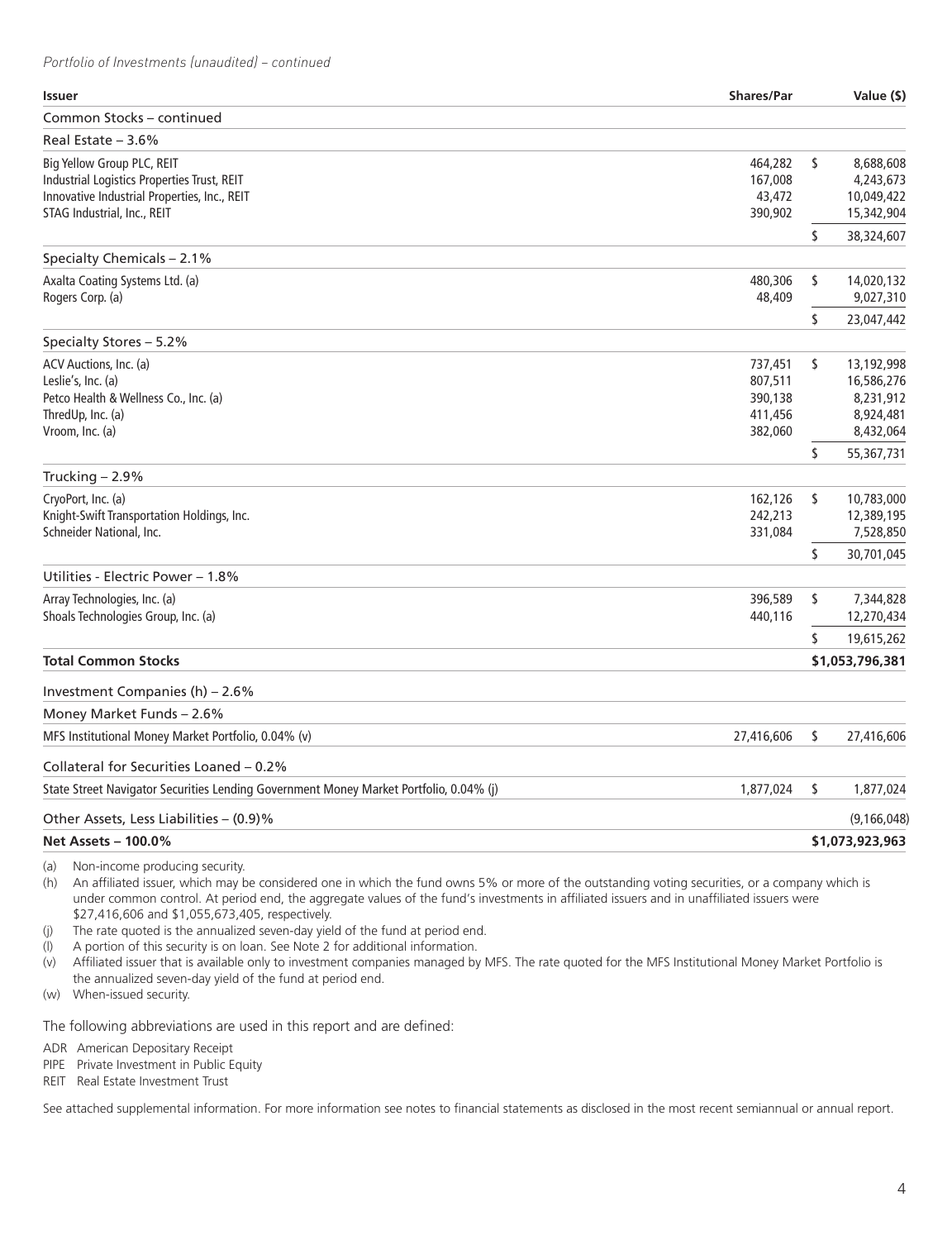# **Supplemental Information**

9/30/21 (unaudited)

The fund is an investment company and accordingly follows the investment company accounting and reporting guidance of the Financial Accounting Standards Board (FASB) Accounting Standards Codification Topic 946 Financial Services - Investment Companies.

## **(1) Investment Valuations**

Equity securities, including restricted equity securities, are generally valued at the last sale or official closing price on their primary market or exchange as provided by a third-party pricing service. Equity securities, for which there were no sales reported that day, are generally valued at the last quoted daily bid quotation on their primary market or exchange as provided by a third-party pricing service. Short-term instruments with a maturity at issuance of 60 days or less may be valued at amortized cost, which approximates market value. Open-end investment companies are generally valued at net asset value per share. Securities and other assets generally valued on the basis of information from a third-party pricing service may also be valued at a broker/dealer bid quotation. In determining values, third-party pricing services can utilize both transaction data and market information such as yield, quality, coupon rate, maturity, type of issue, trading characteristics, and other market data. The values of foreign securities and other assets and liabilities expressed in foreign currencies are converted to U.S. dollars using the mean of bid and asked prices for rates provided by a third-party pricing service.

The Board of Trustees has delegated primary responsibility for determining or causing to be determined the value of the fund's investments (including any fair valuation) to the adviser pursuant to valuation policies and procedures approved by the Board. If the adviser determines that reliable market quotations are not readily available, investments are valued at fair value as determined in good faith by the adviser in accordance with such procedures under the oversight of the Board of Trustees. Under the fund's valuation policies and procedures, market quotations are not considered to be readily available for most types of debt instruments and floating rate loans and many types of derivatives. These investments are generally valued at fair value based on information from third-party pricing services. In addition, investments may be valued at fair value if the adviser determines that an investment's value has been materially affected by events occurring after the close of the exchange or market on which the investment is principally traded (such as foreign exchange or market) and prior to the determination of the fund's net asset value, or after the halt of trading of a specific security where trading does not resume prior to the close of the exchange or market on which the security is principally traded. Events that occur after foreign markets close (such as developments in foreign markets and significant movements in the U.S. markets) and prior to the determination of the fund's net asset value may be deemed to have a material effect on the value of securities traded in foreign markets. Accordingly, the fund's foreign equity securities may often be valued at fair value. The adviser generally relies on third-party pricing services or other information (such as the correlation with price movements of similar securities in the same or other markets; the type, cost and investment characteristics of the security; the business and financial condition of the issuer; and trading and other market data) to assist in determining whether to fair value and at what value to fair value an investment. The value of an investment for purposes of calculating the fund's net asset value can differ depending on the source and method used to determine value. When fair valuation is used, the value of an investment used to determine the fund's net asset value may differ from quoted or published prices for the same investment. There can be no assurance that the fund could obtain the fair value assigned to an investment if it were to sell the investment at the same time at which the fund determines its net asset value per share.

Various inputs are used in determining the value of the fund's assets or liabilities. These inputs are categorized into three broad levels. In certain cases, the inputs used to measure fair value may fall into different levels of the fair value hierarchy. In such cases, an investment's level within the fair value hierarchy is based on the lowest level of input that is significant to the fair value measurement. The fund's assessment of the significance of a particular input to the fair value measurement in its entirety requires judgment, and considers factors specific to the investment. Level 1 includes unadjusted quoted prices in active markets for identical assets or liabilities. Level 2 includes other significant observable market-based inputs (including quoted prices for similar securities, interest rates, prepayment speed, and credit risk). Level 3 includes unobservable inputs, which may include the adviser's own assumptions in determining the fair value of investments. The following is a summary of the levels used as of September 30, 2021 in valuing the fund's assets or liabilities:

| <b>Financial Instruments</b> | Level 1         | Level <sub>2</sub> | Level 3 | <b>Total</b>    |
|------------------------------|-----------------|--------------------|---------|-----------------|
| <b>Equity Securities:</b>    |                 |                    |         |                 |
| <b>United States</b>         | \$870,464,796   | \$6,012,565        | $s-$    | \$876,477,361   |
| United Kingdom               | 55,730,378      | 17,052,717         |         | 72,783,095      |
| Canada                       | 51,645,367      |                    |         | 51,645,367      |
| India                        | 13,643,831      |                    |         | 13,643,831      |
| Ireland                      | 13,094,187      |                    |         | 13,094,187      |
| Germany                      |                 | 12,317,764         |         | 12,317,764      |
| Philippines                  | 7,779,294       |                    |         | 7,779,294       |
| Switzerland                  | 3,335,602       |                    |         | 3,335,602       |
| Sweden                       | 2,719,880       |                    |         | 2,719,880       |
| <b>Mutual Funds</b>          | 29,293,630      |                    |         | 29,293,630      |
| Total                        | \$1,047,706,965 | \$35,383,046       |         | \$1,083,090,011 |

For further information regarding security characteristics, see the Portfolio of Investments.